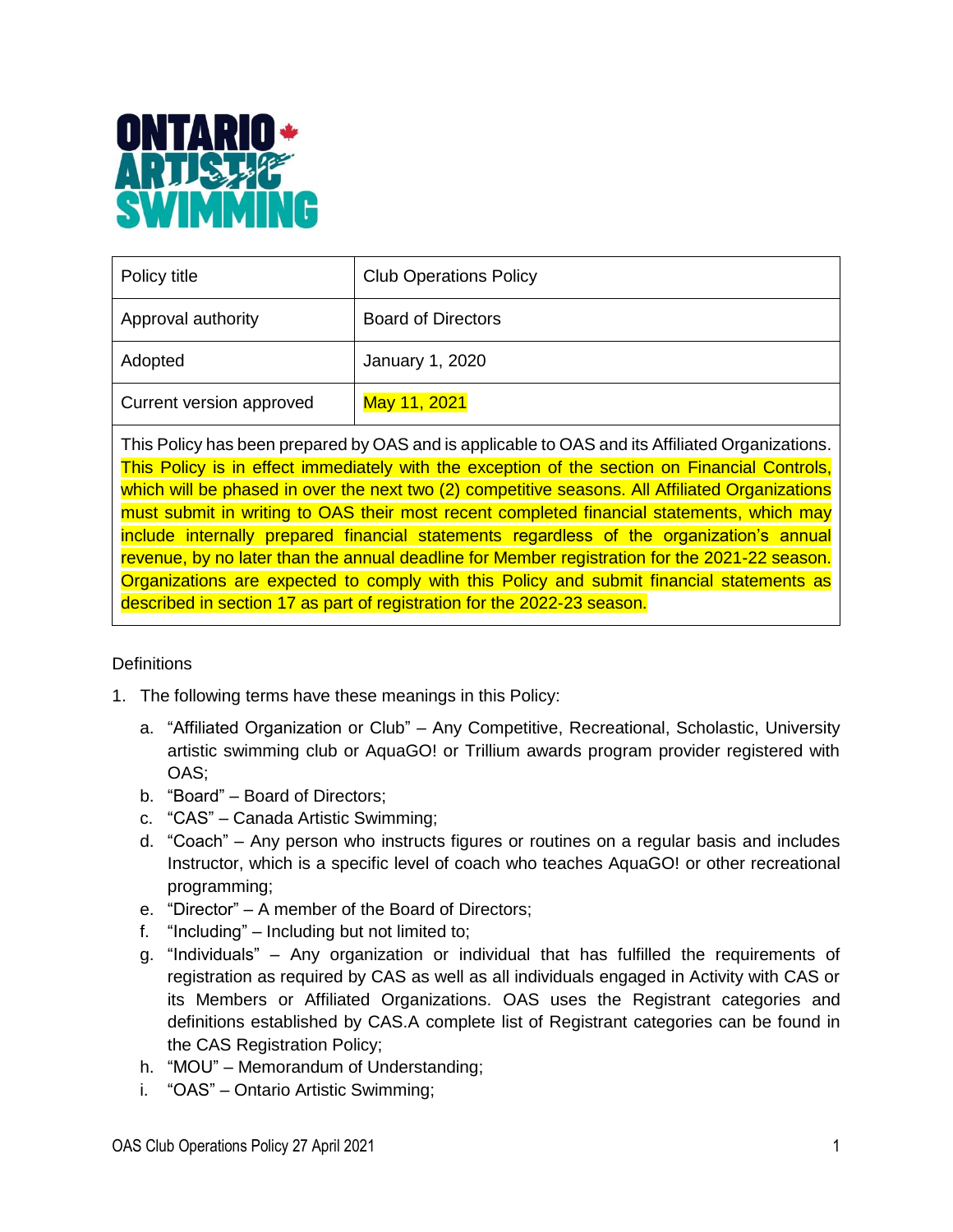- j. "Organization" The organization to which this Policy applies and includes OAS and its Members and Affiliated Organizations;
- k. "Policy" A written directive ratified by the Board that defines objectives, principles, procedures and methods to govern decisions and actions of an Organization with respect to its programs and services;
- l. "PTSO" Provincial or Territorial Sport Organization;
- m. "Suspension" Immediate temporary cessation of membership in OAS (subject to possible reinstatement or termination) in accordance with the provisions of any OAS By-Law or policy; and
- n. "Termination– Immediate permanent cessation of Membership in accordance the provisions of any OAS By-law or policy.

# Purpose

2. The purpose of this policy is to describe the minimum requirements for Affiliated Organizations of OAS to maintain their status as a member in good standing. By providing an annual verification that they continue to meet these requirements, Club's provide assurance that their Organization operates in a safe and effective manner.

# Application

3. This Policy applies to Affiliated Organizations of OAS and candidate members that have made an application for membership within OAS.

# Incorporation

- 4. Each Affiliated Organization will provide proof of incorporation as a legal entity (i.e., a registered "not-for-profit" organization or "for profit" business), or obtain an exemption following the procedure set out under Exemption Procedures.
- 5. OAS reserves the right to waive the requirement for incorporation at its sole discretion.

# Board of Directors

- 6. Each Affiliated Organization that is structured as a not-for-profit organization will have a Board that numbers not fewer than three (3) directors who are elected by its members subject to the provisions of the Organization's By-laws.
- 7. The Board shall meet with sufficient frequency to carry out its basic fiduciary and governance duties, and at least quarterly.
- 8. The Affiliated Organization is expected to update OAS regarding any changes in its Board composition and to ensure all contact information for Directors is accurate.
- 9. Any Affiliated Organization that has an exemption from being incorporated is expected to provide names and contact information of the individuals who are responsible for the management and administration of the Organization to OAS and to ensure all information is accurate and up to date.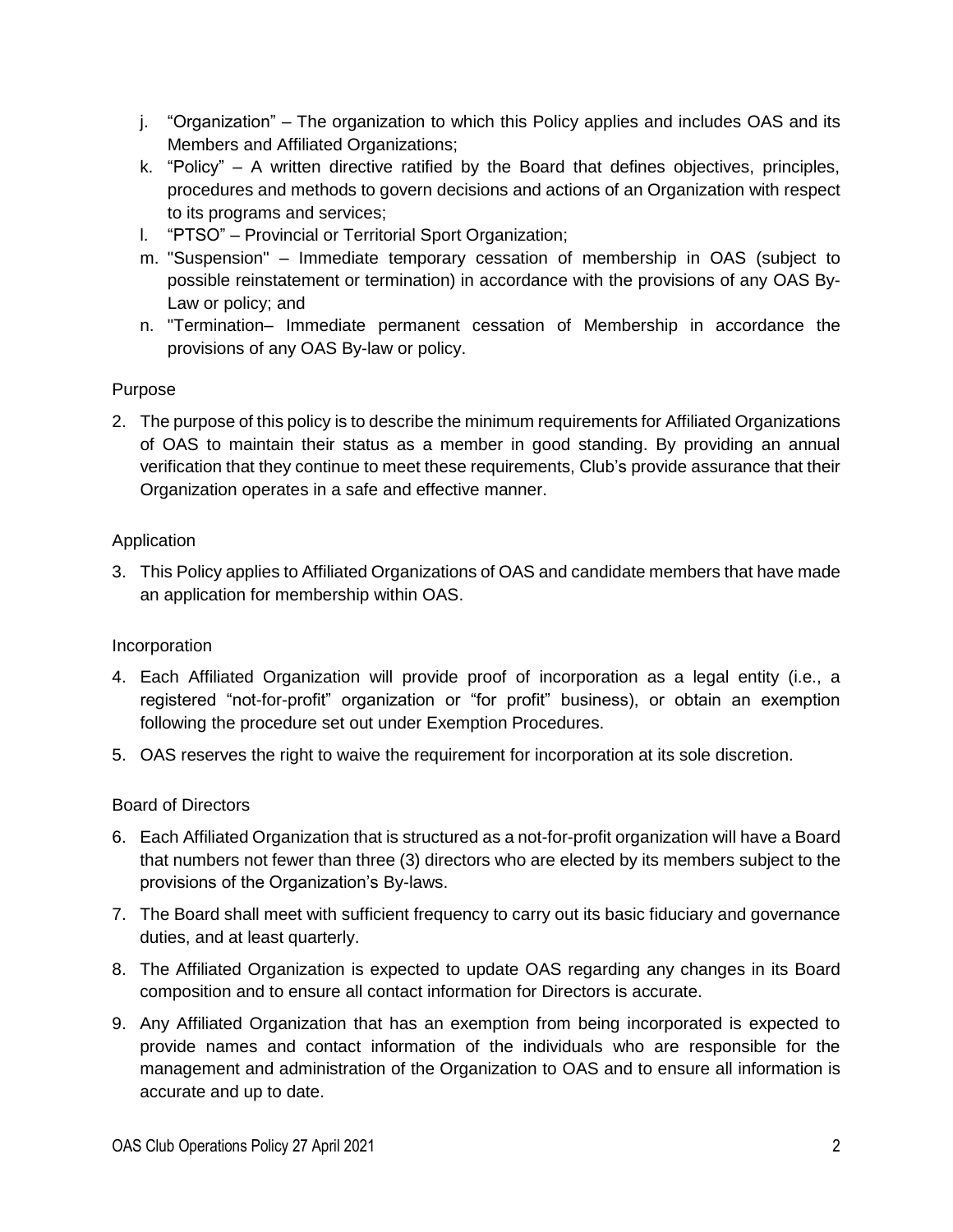#### **Governance**

- 10. Each Affiliated Organization will abide by the By-Laws and policies of OAS.
- 11. Each Affiliated Organization will have governance structures in place to ensure it has the organizational capacity to align with key roles and responsibilities as described in Appendix I.
- 12. Each Affiliated Organization, whether incorporated or not, will adopt by-laws, or rules of operation that govern the financial and legal affairs and other activities of the Club. These bylaws or rules of operation will be guided by the OAS By-laws and will not at any time conflict with the OAS By-laws.
- 13. Each Affiliated Organization's by-laws, or rules of operation, at a minimum, will include the following:
	- a. Organization name;
	- b. Membership including requirements of admission, membership duration and conditions of withdrawal or expulsion;
	- a. Organization meetings including annual meeting and notice, quorum and voting rights;
	- b. For Organizations that are incorporated, board structure including board composition, the appointment and removal of directors and officers and their duties, powers and remuneration;
	- c. For Organizations that have an exemption from being incorporated, the names of the individuals who are responsible for the management and administration of the Organization;
	- d. Finance and management including financial year;
	- e. The manner of making, amending and rescinding by-laws, or rules of operation; and
	- f. Dissolution.
- 14. Any amendments to the Organization's' by-laws or policies will be submitted in writing to OAS by no later than the annual deadline for Member registration as prescribed by OAS.

#### Financial Controls

- 15. Each Affiliated Organization will adopt financial management policies including procedures and processes that must be met in order to protect the financial integrity of the organization. These policies will include, at a minimum:
	- a. Signing authority;
	- b. Authority to enter into contracts;
	- c. Regular financial reporting
	- d. Annual budgets;
	- a. Reserve funds;
	- b. Expense reimbursement including travel; and
	- c. Fees for services including refunds.
- 16. Each Affiliated Organization's Board or management must review the Organization's financial position regularly and ensure effective financial controls are in place.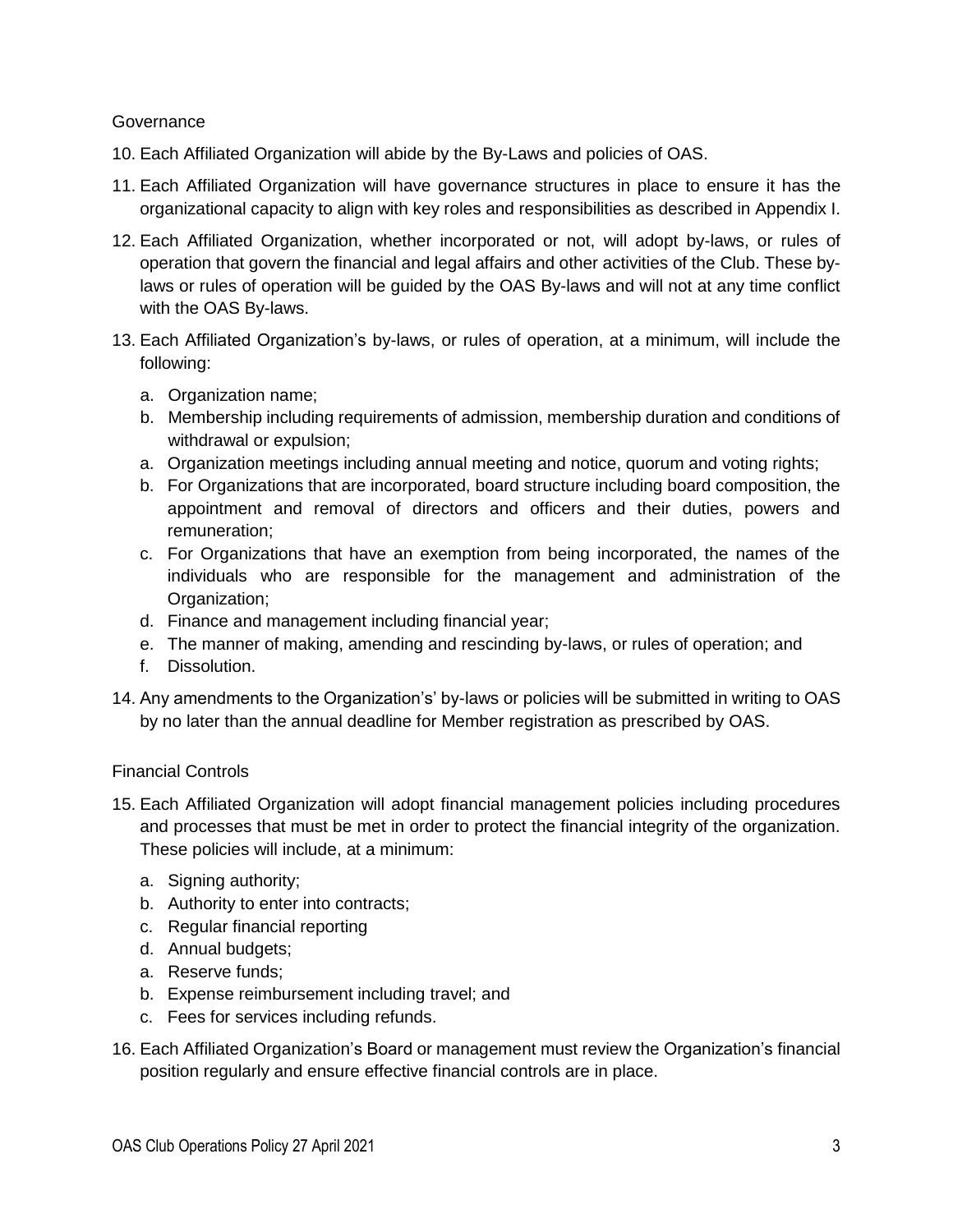17. The financial health of Affiliated Organizations is assessed as part of the registration process. All Affiliated Organizations must submit in writing to OAS their most recent completed financial statements as described in the table below:

| <b>Annual revenue</b>         | <b>Type of financial statements</b>                                                                                                                                                                                     |
|-------------------------------|-------------------------------------------------------------------------------------------------------------------------------------------------------------------------------------------------------------------------|
| \$99,999 or less              | Internally prepared financial statements                                                                                                                                                                                |
| Between \$100,000 & \$249,999 | <b>Financial statements that are prepared by a firm that is</b><br>registered and in good standing with CPA Ontario and<br>include a Notice to Reader. A directory of CPA Ontario<br>registered firms can be found here |
| Between \$250,000 & \$499,999 | <b>Financial statements that are prepared by a licensed</b><br>public accountant external to the organization and include<br>a Review Engagement Report on the financial statements<br>and accompanying notes           |
| \$500,000 or more             | Audited financial statements prepared by a licensed public<br>accountant external to the organization and include an<br><b>Auditor's Report and accompanying notes</b>                                                  |

- 18. The Affiliated Organization is expected to submit in writing to OAS annually the financial statement prepared for their previous fiscal year, by no later than the annual deadline for Member registration as prescribed by OAS.
- 19. A complete set of financial statements includes:
	- a. Revenues and expenses;
	- b. A balance sheet; and
	- c. Accompanying notes
- 20. Financial statements must be completed within 12 months of the organization's most recent fiscal year-end.
- 21. All reporting pages, Notice to Reader, Review Engagement Report and Auditor's Report must be on the accountant's or accounting firm's letterhead, dated and signed by the accountant or accounting firm.
- 22. Financial statements must be Board approved (draft statements are not acceptable).
- 23. Audited statements are preferred for all revenue levels.
- 24. If your organization has an accumulated deficit greater than 10% of annual expenses, OAS may require you to submit a deficit reduction plan explaining how you intend to reduce it. The plan must give a clear picture of your deficit situation and a strategy to eliminate the deficit and must be reasonable and achievable.

Naming Convention

25. Each Affiliated Organization will seek approval from OAS for any change to their legal name or call letters.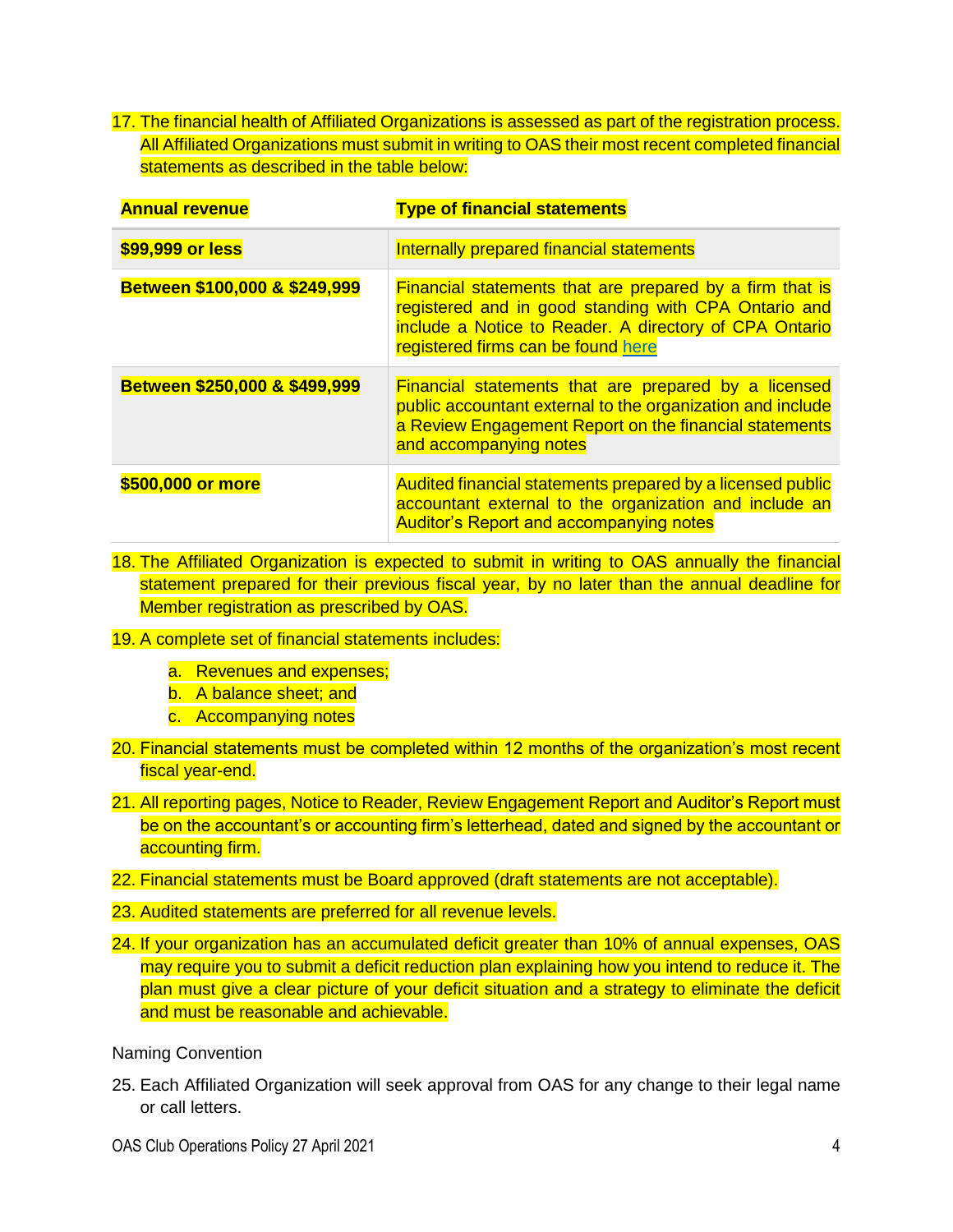- a. Each Organization's call letters must be different from CAS, OAS, and other PTSO call letters;
- b. Each Organization will include "Artistic Swimming" and "Club" somewhere in their legal name; and
- c. No Organization may use "Canada" or the name of a province or territory in their legal name.
- 26. Call letters will be assigned by OAS on a first come, first serve basis and may not be duplicated within Ontario.
- 27. The Organization may request an exemption from the naming convention from OAS following the procedure set out under Exemption Procedures.
- 28. OAS reserves the right to decline requests for approval of an Organization's name and call letters if OAS, in its judgement, considers they do not appropriately reflect the brand.

### Policies

- 29. Each Affiliated Organization will adopt the following CAS and OAS policies as part of their operations:
	- a. Appeal Policy;
	- b. Coach Registration and Certification Policy
	- c. Concussion Policy
	- d. Conduct Policy
	- e. Discipline and Complaint Policy;
	- f. Privacy Policy;
	- g. Screening Policy; and
	- h. Any future policies identified by the CAS or the OAS Board for application to Members.
- 30. OAS encourages Organization's to adopt other CAS or OAS policies, as appropriate. OAS at its discretion may provide a template for policies and guidelines, including minimum requirements, as an appendix to this Policy.

#### **Websites**

- 31. Each Affiliated Organization will post the following material on their website where it is available to all members and the public:
	- a. For Organizations that are incorporated, the names of Board members;
	- b. For Organizations that have an exemption from being incorporated, the names of the individuals who are responsible for the management and administration of the Organization;
	- c. By-laws;
	- d. Insurance Certificate;
	- e. Minutes of their most recent Annual Meeting; and
	- f. All Board-approved policies including links to CAS or OAS policies, as applicable.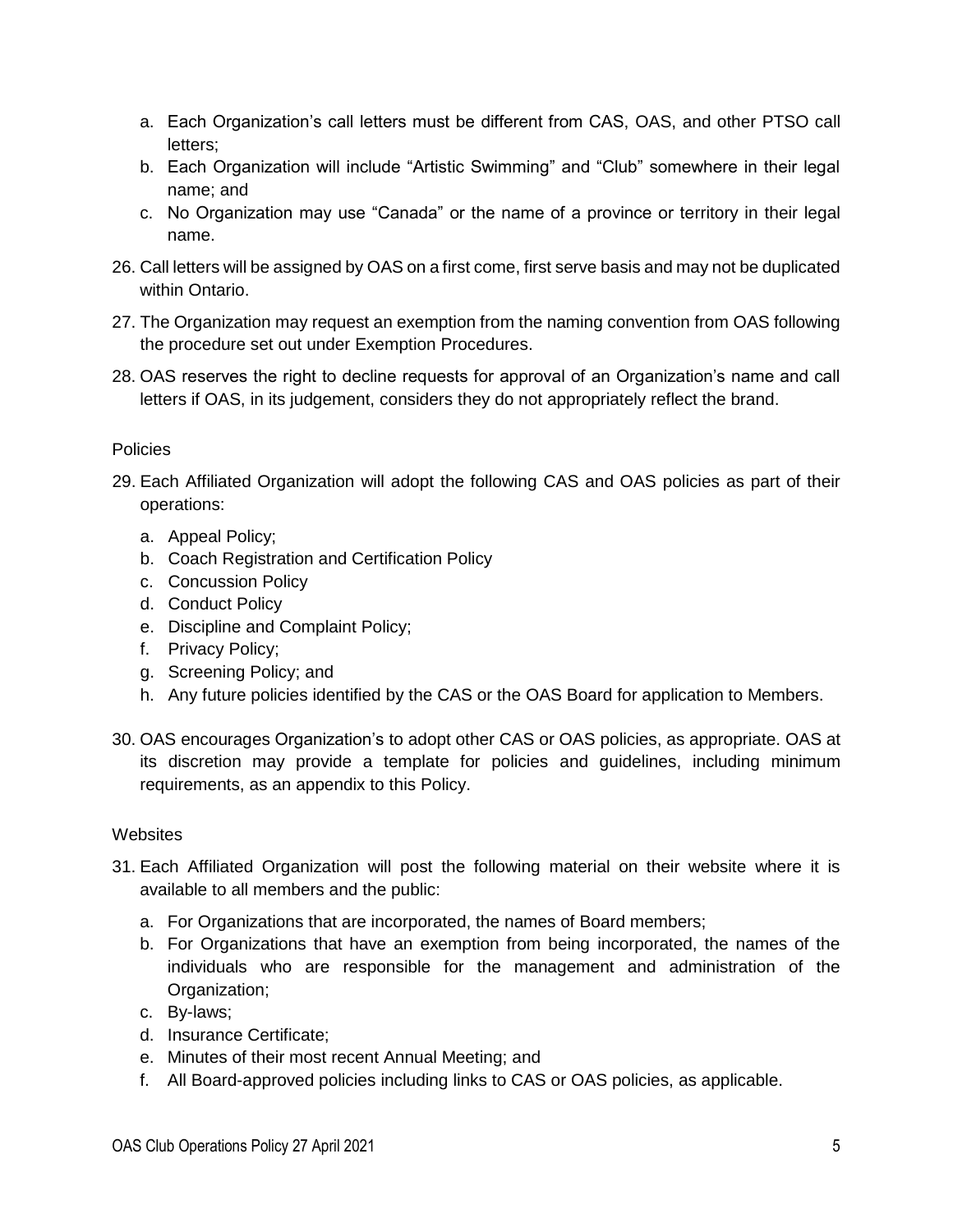#### **Compliance**

- 32. Decisions to grant or deny membership are made by OAS in accordance with this Policy.
- 33. OAS candidate members that have made an application for membership within OAS must meet all of the requirements set out in this Policy and the OAS New Member Application Policy. Each new application for membership will include:
	- a. A copy of the candidate member's by-laws and policies; and
	- b. A complete list of directors and officers.
- 34. Once granted, membership recognition is ongoing provided that the Affiliated Organization satisfies the following requirements:
	- a. Each Organization will re-apply annually in the manner and time prescribed by the OAS Board; and
	- b. Each Organization will verify annually that they continue to meet the requirements set out in this Policy.
- 35. If an Affiliated Organization cannot demonstrate that it meets all of the requirements of this Policy to OAS's satisfaction, OAS may take one or more of the following actions, at its discretion:
	- a. Attach such conditions to the membership as OAS considers appropriate, and the Organization shall abide by such conditions. Before attaching conditions, OAS will give the Organization:
		- Written notice of the deficiencies; and
		- An opportunity to correct the deficiencies, to OAS's satisfaction, by a date to be determined by OAS.
	- b. Provisionally and immediately, suspend the membership if OAS, in its judgement, considers the deficiencies give rise to serious safety or organizational capacity concerns. In such situations, OAS will give the Organization:
		- Written notice of the provisional suspension and the reasons for this decision; and
		- An opportunity to correct the deficiencies, to OAS's satisfaction, by a date to be determined by OAS.
	- c. Revoke the membership. Before revoking membership, OAS will give the Member:
		- Written notice of OAS's intent to revoke the membership and the reasons for this decision; and an opportunity to correct the deficiencies, to OAS's satisfaction, by a date to be determined by OAS;
		- If the Organization fails to correct the deficiencies, to OAS's satisfaction within the allotted time, OAS may revoke the membership.

#### Exemption Procedures

36. Where this Policy offers an exemption from certain requirements, the following steps shall be taken: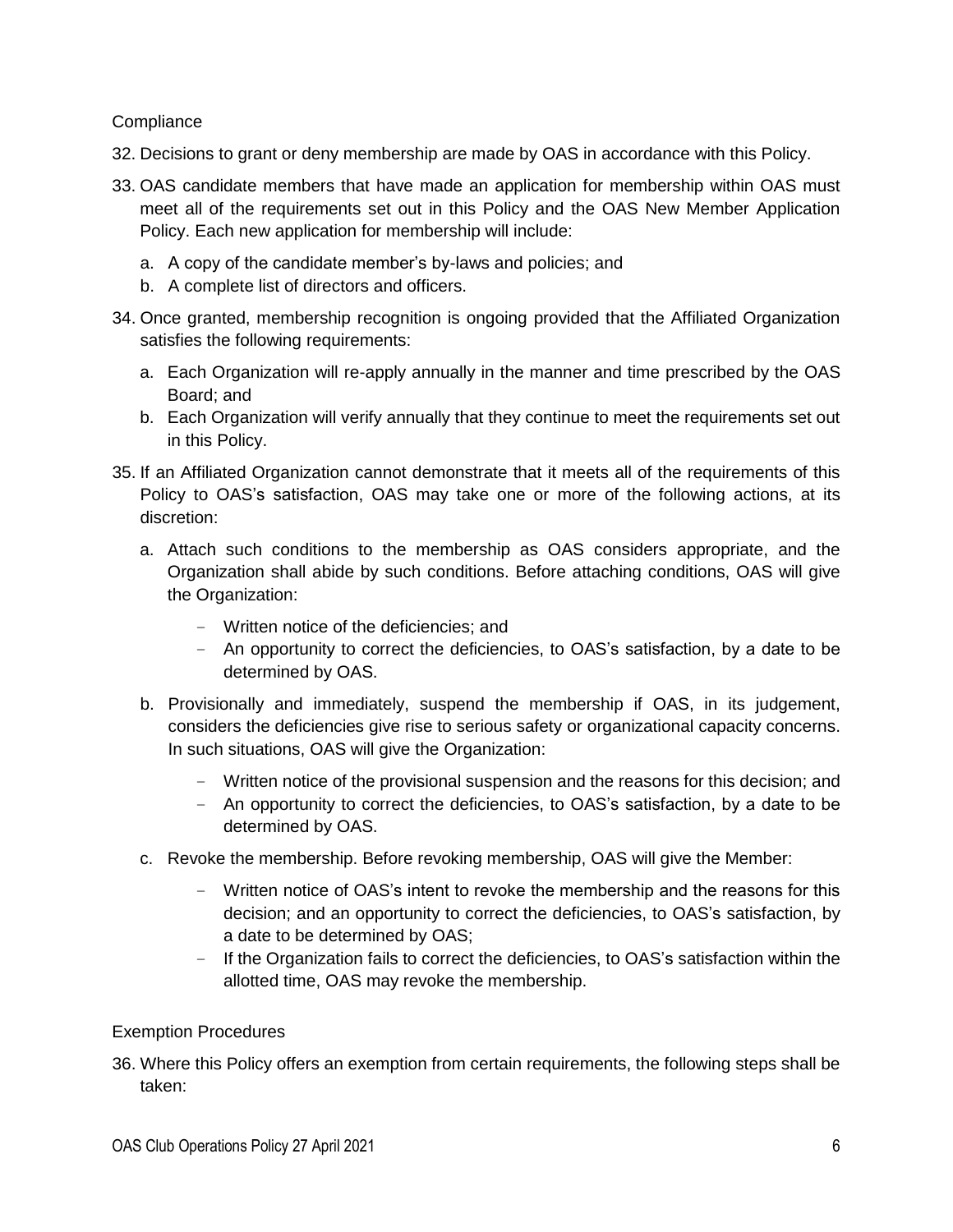- a. A person with authority to act on behalf of the Affiliated Organization will submit a request in writing to OAS to be exempted from the requirement stating all reasons relevant to the matter and explaining in specific terms why they should be granted an exemption;
- b. The Organization will be notified in writing of the approval or denial of their exemption in writing using the contact information provided in the original request;
- c. All decisions made by OAS regarding a request for an exemption from certain requirements under this Policy will be final and binding, with no right of appeal.
- 37. OAS reserves the right to require any Organization requesting an exemption to enter a Memorandum of Understanding (MOU) with OAS that sets out the objectives and responsibilities of each party.
- 38. The term of the MOU will align with the recognized membership year of OAS.
- 39. The MOU, at a minimum, will include a commitment by the Affiliated Organization to:
	- a. Abide by the By-laws, policies and rules of OAS including:
		- − Ensuring that all coaches adhere to the requirements of the CAS Coach Registration and Certification Policy;
		- − Ensuring that all Individuals engaged in Activity with the Affiliated Organization adhere to the CAS Appeal Policy, Concussion Policy, Conduct Policy, Discipline and Complaints Policy, and Screening Policy;
	- b. Where OAS allows the Organization to opt out of insurance coverage provided by OAS, provide evidence of equivalent Errors & Omissions insurance and Directors and Officers Liability insurance; and
	- c. Pay license fees directly to SOCAN that covers the Organization's programs.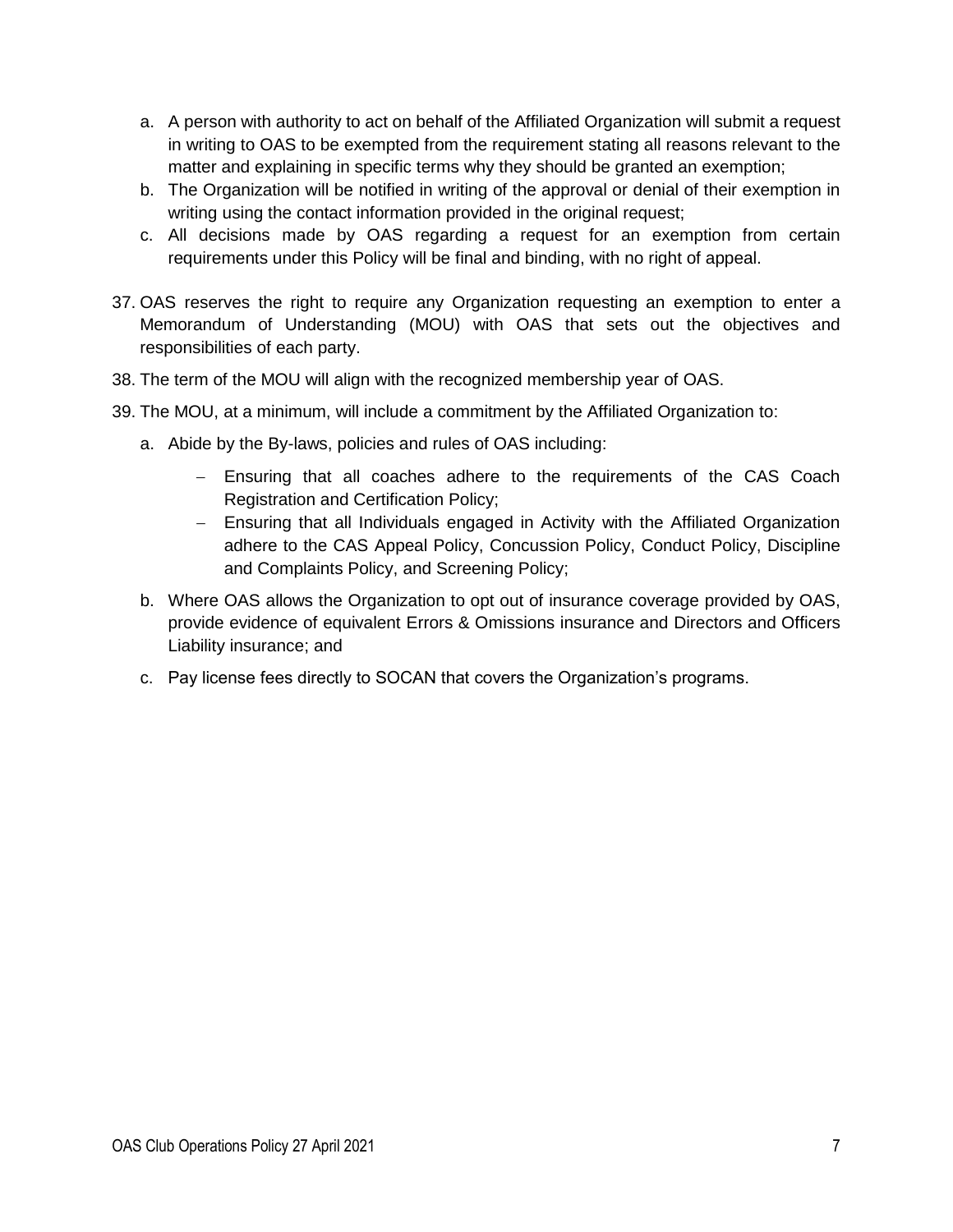# Appendix II – Roles and Responsibilities



This document identifies the primary roles and key responsibilities for each level of governance within the sport of Artistic Swimming in Canada, as well as a glossary of terms used in the materials. All of this is provided to better understand the role of each stakeholder in accomplishing the objectives of the Synchro-In-Canada Strategic Plan.

VISION, MISSION AND MANDATE OF "SYNCHRO-IN-CANADA"

Our shared VISION:

- To be a world leading nation in artistic swimming
- To move and inspire Canadians through the performances of our artistic swimmers and always strive to be World and Olympic Champions

Our Collective MISSION:

• To achieve excellence in all aspects of artistic swimming in Canada

Our MANDATE:

- To provide leadership for "Synchro-In-Canada" by setting overall vision and strategic guidance relevant to the key roles and responsibilities of each governance body through engagement and partnership with Provincial Sport Organizations, Clubs and key external stakeholders
- To build collaboration, alignment and an effective organizational structure to support the strategic plan



November 2019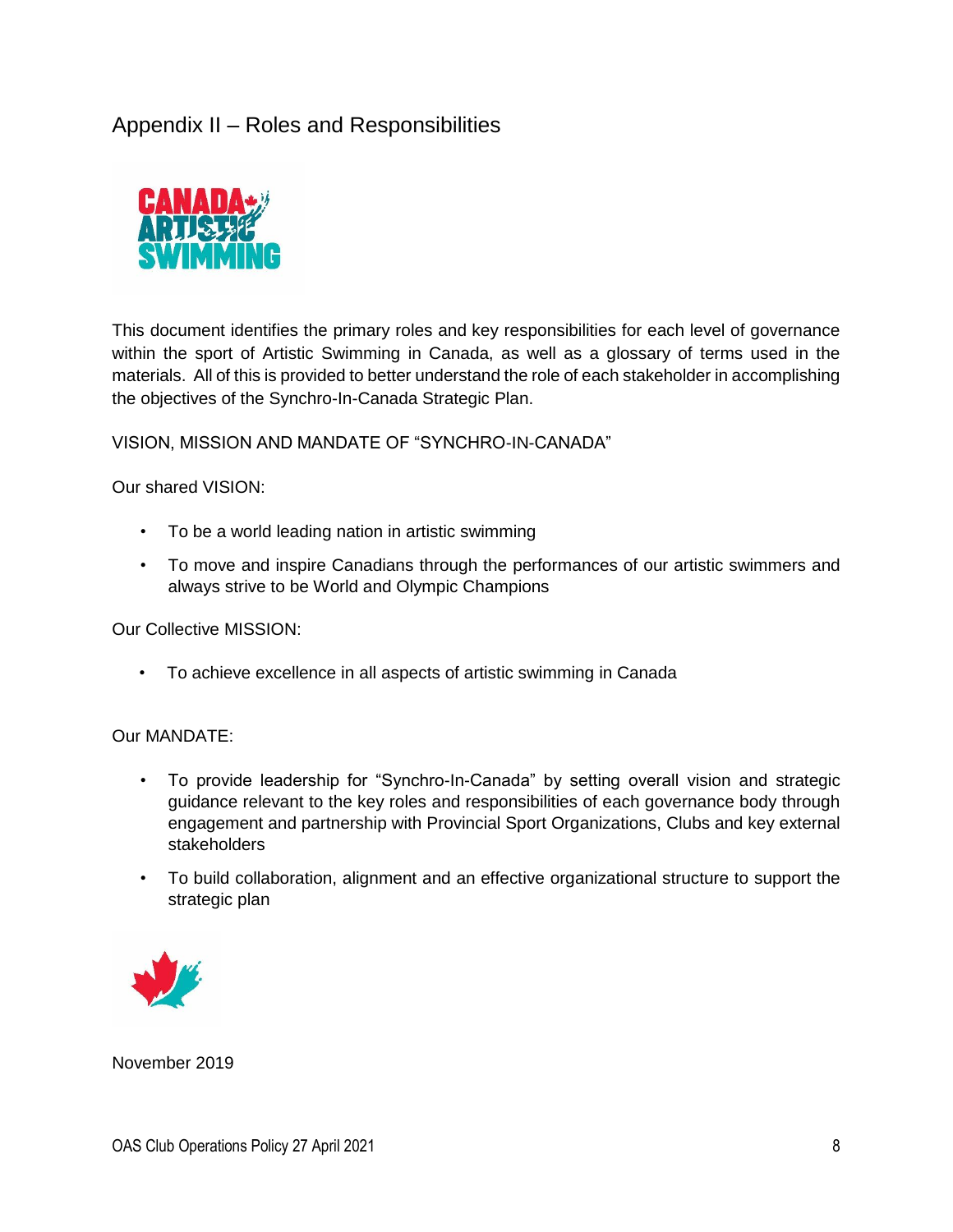# **NSO PRIMARY ROLE**

### ORGANIZATIONAL EXCELLENCE

- Govern artistic swimming nationally respecting the vision, mission and values of Canada Artistic Swimming (CAS) and in accordance with requirements of national sport governing agencies
- Respect and adhere to accountability-based requirements as necessary (e.g. not-for-profit institutions and legislation)
- Deliver and support volunteer development, engagement and recruitment

#### ATHLETE DEVELOPMENT

• Design, develop, communicate, evaluate and revise in an on-going manner athlete development pathways and programming

#### QUALIFIED TECHNICAL OFFICIALS & COACHES

• Design, develop, communicate, evaluate and revise in an on-going manner Official and Coach development pathways and programming

#### MARKETING & EVENTS

- Design and deliver a sport marketing program focused on the promotion of the programs, teams and events that are the properties of CAS
- As rightsholder, hold national and international competitions and other events in compliance with CAS, FINA and UANA rules and practices, as applicable

#### REPRESENTATION & LOBBYING

• Influence public and government policy to advocate, position and represent the sport of artistic swimming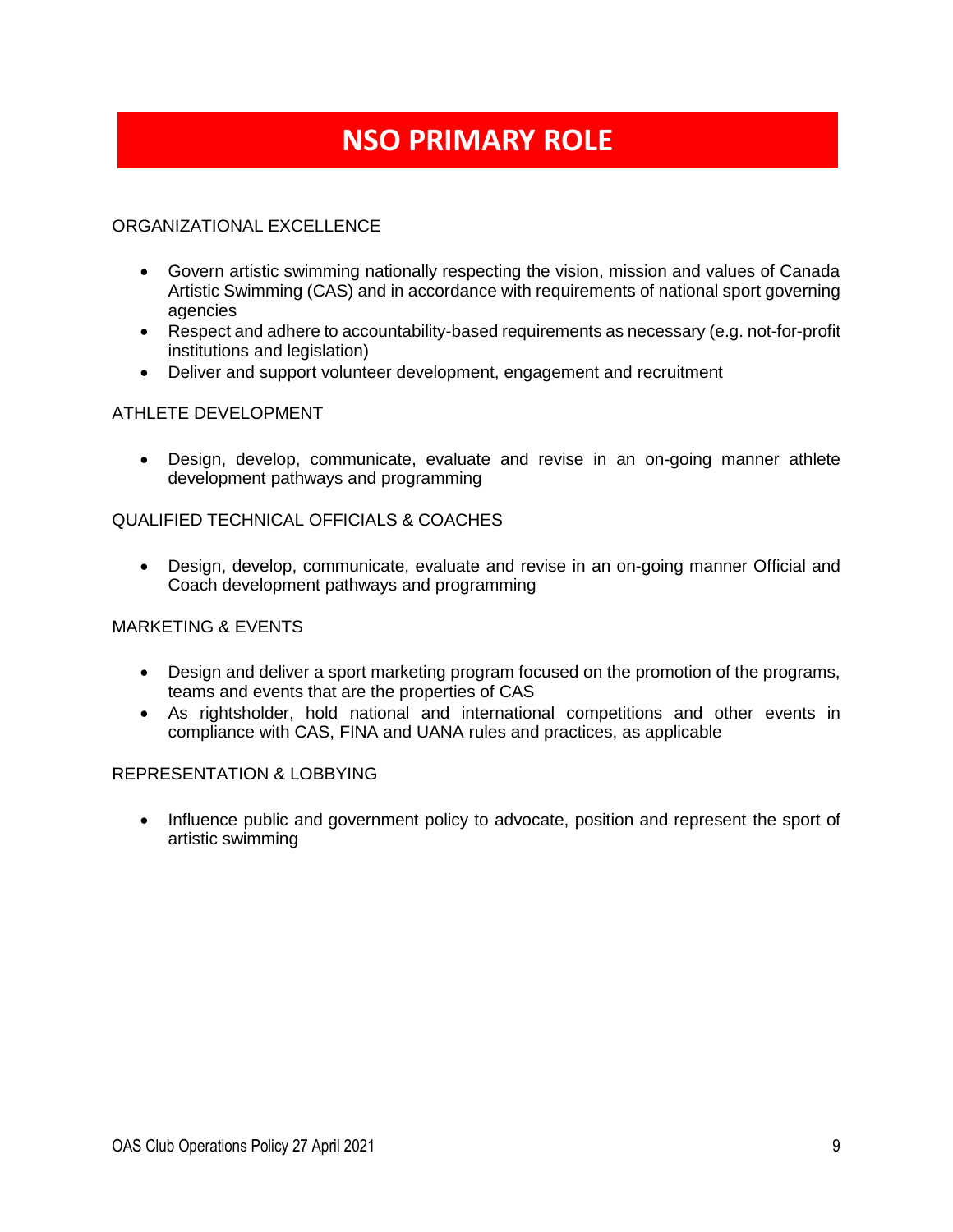# **NSO KEY RESPONSIBILITIES**

#### ORGANIZATIONAL EXCELLENCE

- Ensure the Sport is delivered by organizations that plan, evaluate and monitor their operations and programs with identified measures and accountability
- Provide sufficient organizational structure including a National Board of Directors, National Office staff and standing committees to support the work of the association
- Develop, monitor, review, revise and communicate as applicable bylaws, rules, regulations, policies, and procedures to deliver the safe, ethical and effective administration of the sport
- Apply for and comply with requirements of government funding partners; solicit and service corporate partnerships and take other steps to ensure financial sustainability of the NSO to enable adequate delivery of national programs and events for athletes, coaches, officials and volunteers
- Provide a National membership database
- Maintain archival and historical records to preserve the history of the sport
- National recognition and awards programs, and external nominations
- Support volunteer recruitment, development, engagement, and retention
- Develop volunteer education programs and materials as required

#### ATHLETE DEVELOPMENT

- Develop, implement and evaluate an inclusive long-term athlete development (LTAD) model for the sport defining the athlete pathways and programs for recreational and competitive artistic swimmers
- Organize and offer National Team programs including all selection criteria and processes, and select, nominate and approve athletes to represent Canada at Pan Am, Olympic, World and other international championships and competitions
- Build a world-class senior national training program
- In partnership with PTSO's, develop, deliver and evaluate monitoring programs to recognize talent identified athletes and offer supplementary programming at each level of development
- Review and approve international participation of all provincial or club teams

#### QUALIFIED TECHNICAL OFFICIALS & COACHES

- Develop and communicate standards of professionalism and certification, ensuring the sport is led by appropriately trained and certified coaches
- Design, develop, evaluate and revise as necessary the components of the National Coaching Certification Program as it relates to coaches in the sport of artistic swimming
- Design and develop, evaluate and revise as necessary components of National Officials training and pathway of development of all officials, including a specific mandate to develop National and International officials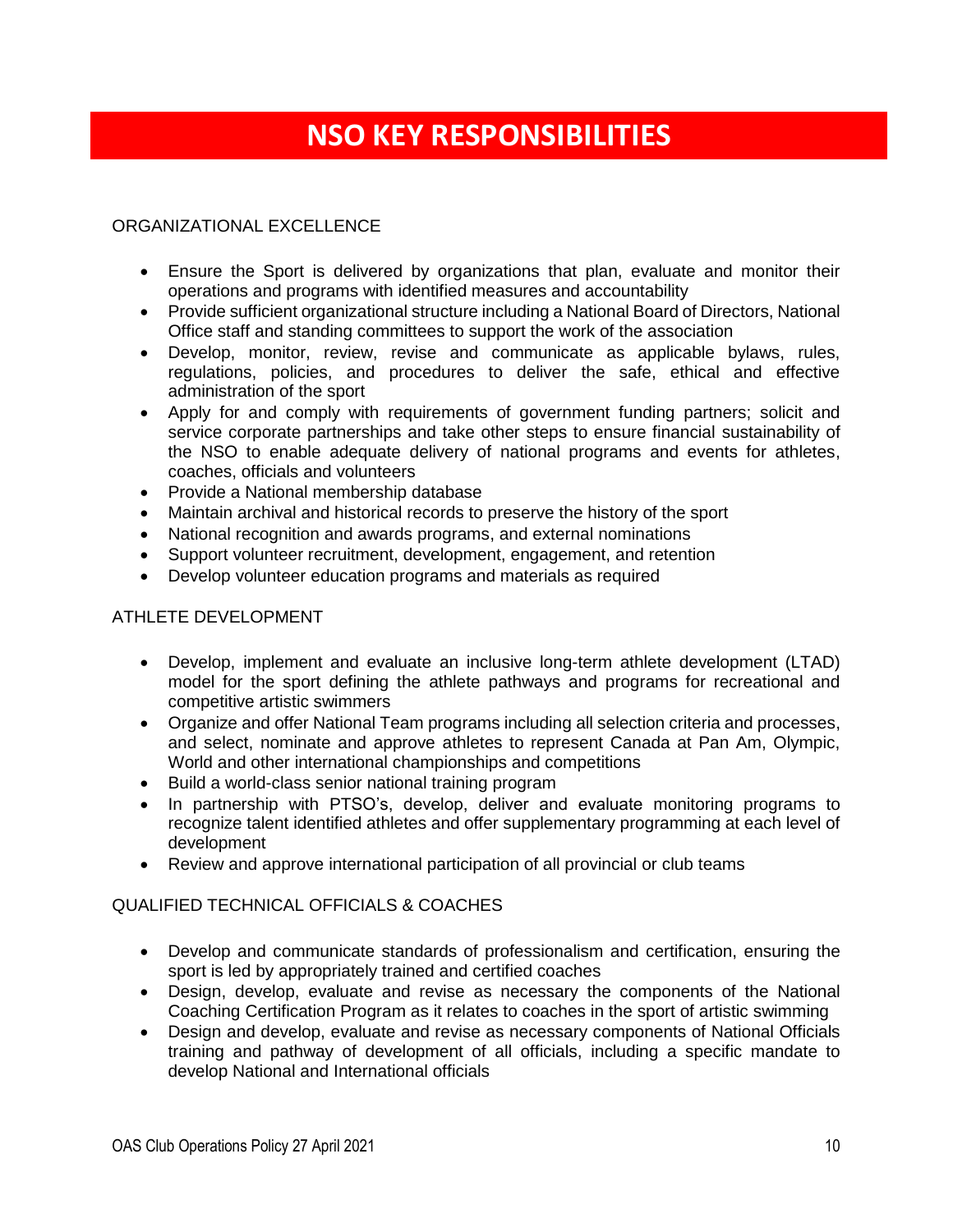• Manage the oversight of implementation of these programs to ensure quality control is maintained

#### MARKETING & EVENTS

- Provide standardized, nationally branded resources to support marketing artistic swimming in Canada
- Sanction and hold National and International Competitions
	- Define the format, standards, protocols, and competition calendar
	- Partner with stakeholders in the organization of these events
- Build the public profile of the sport through events, media opportunities and coverages, web, digital and television broadcast opportunities, and through a comprehensive social media campaign

#### REPRESENTATION & LOBBYING

- Position and represent the sport of artistic swimming through international liaisons with FINA, UANA and other International associations
- Influence public and government policy through domestic liaison with PTSOs, Sport Canada, Own the Podium (OTP), Aquatics Canada, Canadian Olympic Committee (COC) and other partners or funding agencies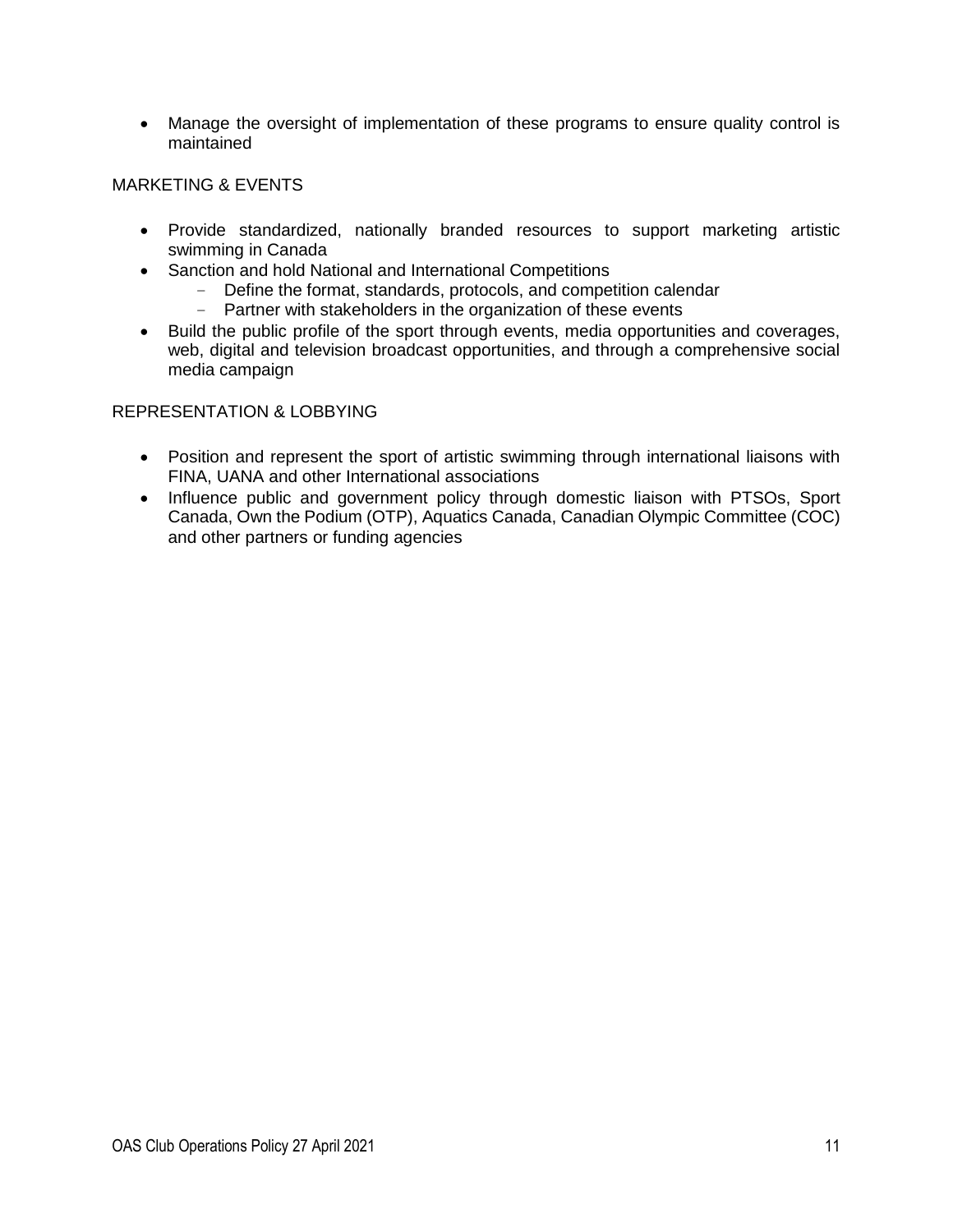# **PTSO PRIMARY ROLE**

### ORGANIZATIONAL EXCELLENCE

- Govern artistic swimming provincially or territorially respecting the vision, mission and values of CAS and the province or territory, in accordance with requirements of sport governing agencies
- Respect and adhere to accountability-based requirements as necessary (e.g. not-for-profit institutions and legislation)
- Deliver and support volunteer development, engagement and recruitment

#### ATHLETE DEVELOPMENT

- Support and deliver athlete development pathway programs including recreational and competitive
- Provide opportunities provincially for talent identified athletes

#### QUALIFIED TECHNICAL OFFICIALS & COACHES

- Deliver officials and coach development pathways and programming
- Provide opportunities provincially for talent identified coaches and officials

#### MARKETING & EVENTS

- Consistent and aligned with the NSO marketing and branding program, promote provincial artistic swimming programs, teams and events that are the properties of the province
- Host provincial and partner with CAS to host national competitions and other events

#### REPRESENTATION & LOBBYING

• Influence public and government policy to advocate, position and represent the sport of artistic swimming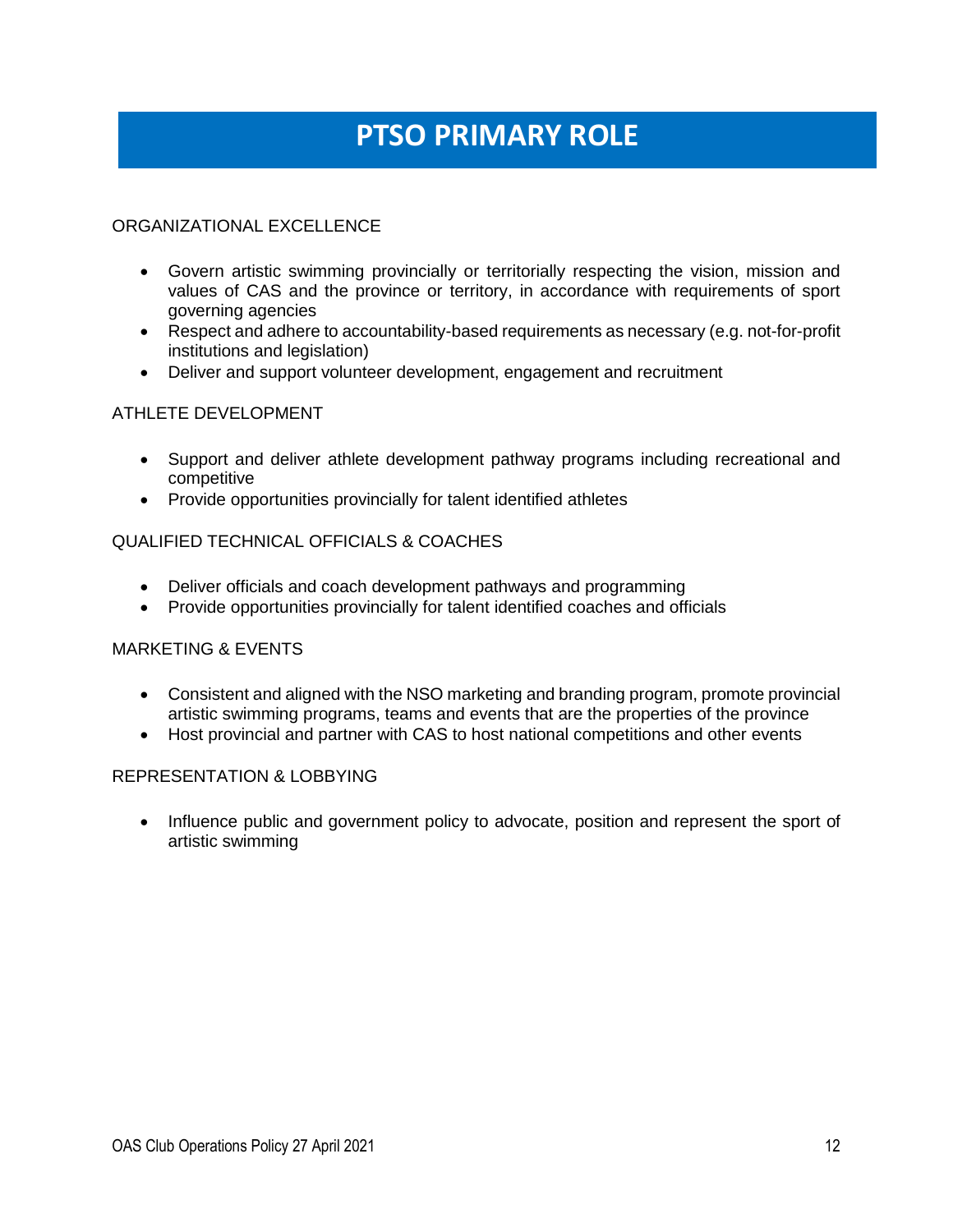# **PTSO KEY RESPONSIBILITIES**

### ORGANIZATIONAL EXCELLENCE

- Ensure the Sport is delivered by organizations that plan, evaluate and monitor their operations and programs with identified measures and accountability
- Provide sufficient organizational structure that may include a Provincial Board of Directors, Provincial Office staff and standing committees to support the work of the association
- Develop, monitor, review, revise and communicate as applicable bylaws, provincial rules, regulations, policies, and procedures consistent with those at the national level to support the safe, ethical and effective administration of the sport
- Apply for and comply with requirements of government funding partners; solicit and service corporate partnerships and take other steps to ensure financial sustainability of the PTSO to enable adequate delivery of provincial programs and events for athletes, coaches, officials and volunteers
- Maintain the provincial membership using the National database
- Maintain provincial archival and historical records to preserve the history of the sport
- Provincial recognition and awards programs, and external nominations
- Support volunteer recruitment, development, engagement, and retention
- Offer volunteer education programs and materials for PTSO or club board volunteers

#### ATHLETE DEVELOPMENT

- Implement, administrate and evaluate the athlete pathways and programs for recreational and competitive artistic swimmers developed nationally using the long-term athlete development (LTAD) model for the sport
- Organize and offer enhanced programming including Provincial Team programs
- In partnership with the NSO, develop, deliver and evaluate monitoring programs to recognize talent identified athletes and offer supplementary programming at each level of development

#### QUALIFIED TECHNICAL OFFICIALS & COACHES

- Deliver and administer standards of professionalism and certification
- Deliver and administer the components of the National Coaching Certification Program as it relates to coaches in the sport of artistic swimming
- Define criteria for talent identification of coaches and build succession planning for provincial programs
- Deliver and administer components of National Officials training and pathway of development of all officials
- Recommend to the NSO, officials for Level 3 upgrades
- Develop recruitment tools to attract new coaches and officials

#### MARKETING & EVENTS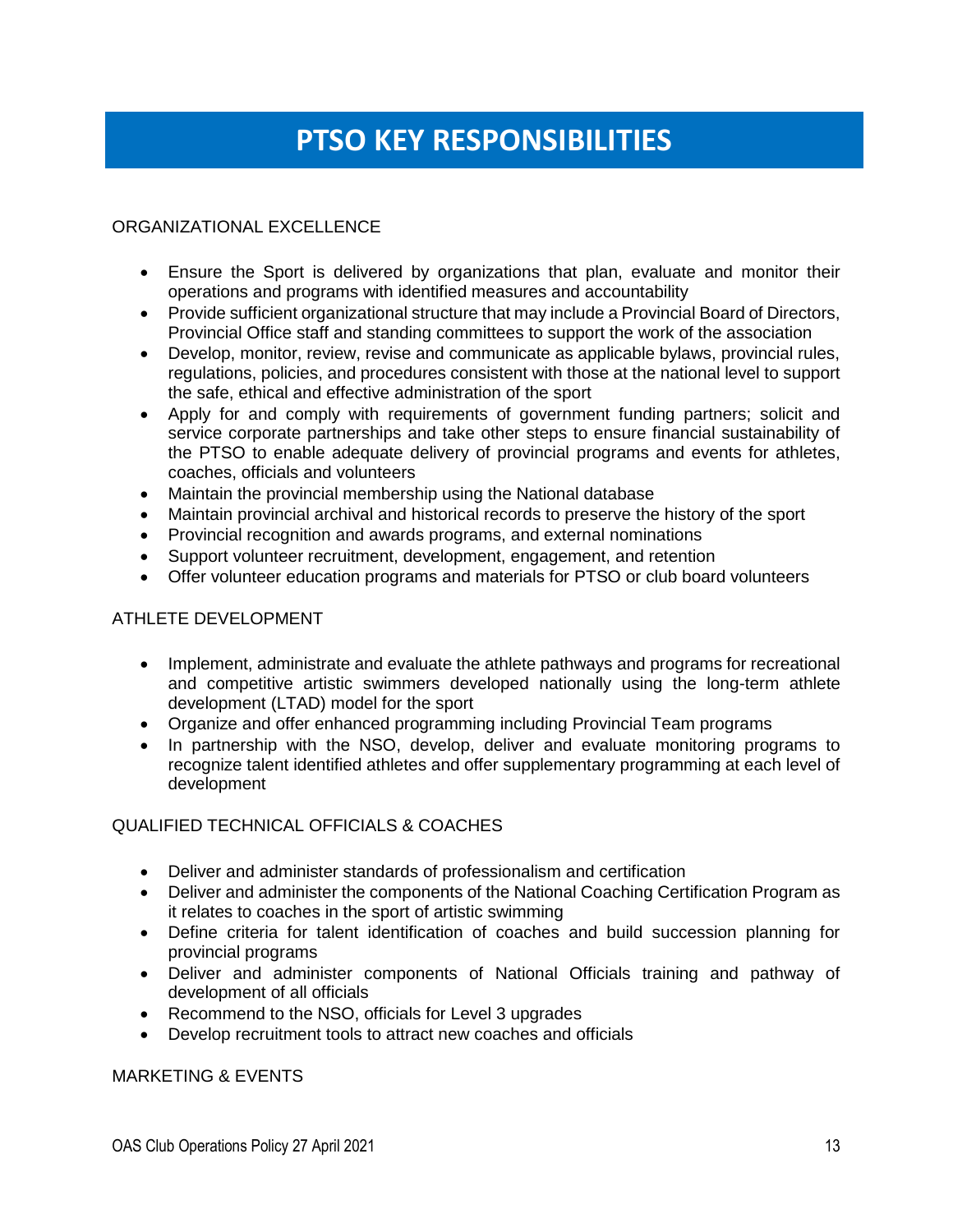- Deliver standardized, nationally branded resources to support marketing artistic swimming in the province
- Sanction and host Provincial competitions
	- Define the format standards, protocols, and competition calendar considering National rules and calendar
	- Partner with stakeholders in the hosting and organization of these events.
- Host National & International Competitions
	- Partner with CAS (the rightsholder) to support and deliver aspects of national and international events assisted by provincial or club volunteers.
- Build the public profile of the sport through events, media opportunities and coverages, web, digital and television broadcast opportunities, and through a comprehensive social media campaign, as feasible

#### REPRESENTATION & LOBBYING

- Position and represent the sport of artistic swimming through national liaison with CAS
- Influence public and government policy through domestic liaison with provincial government and their employees as well as some municipal government, and their employees and various facilities or funding agencies in the province
- Provide support as required for local clubs
- Assist in lobbying for adequate facilities in local communities with standard list of requirements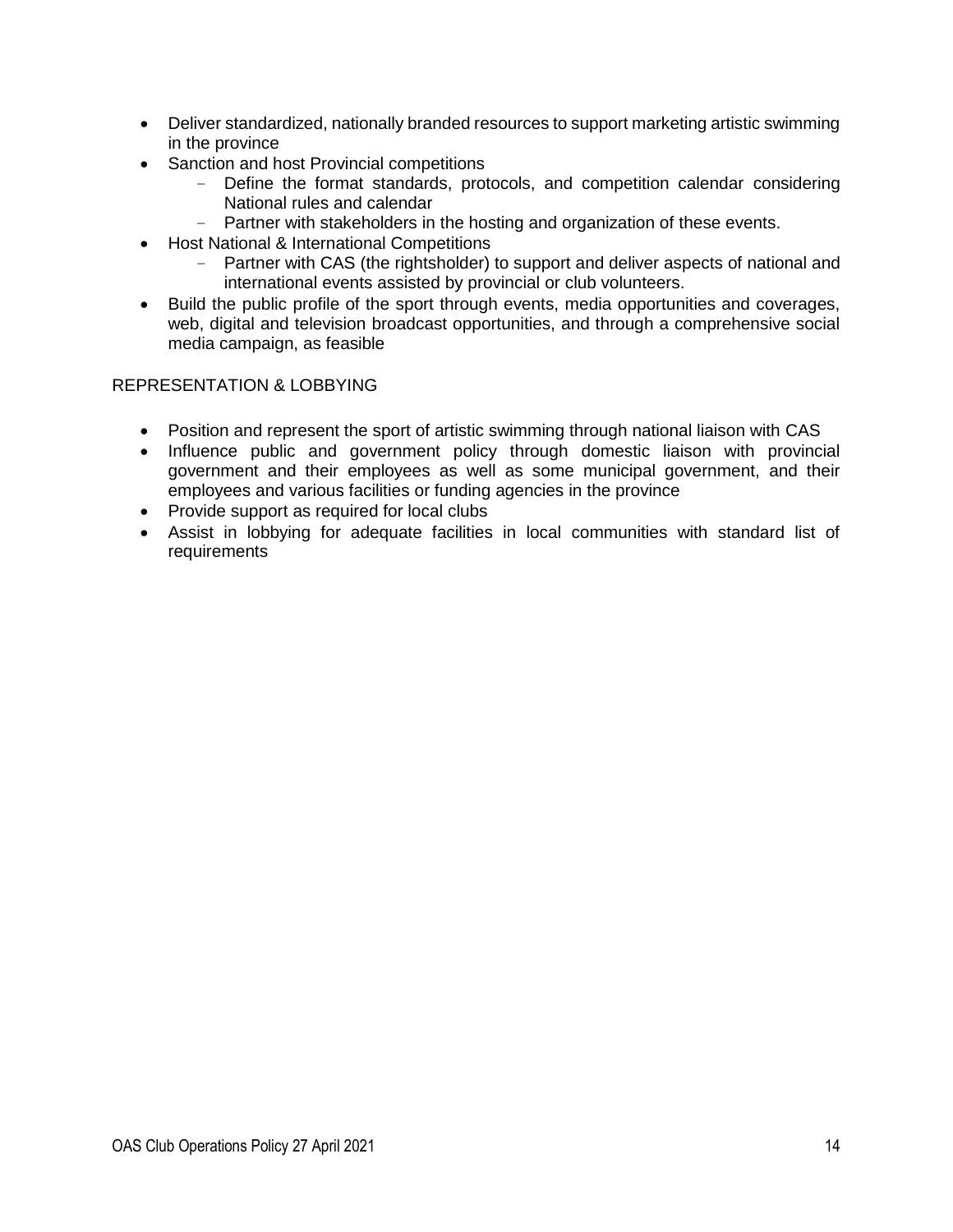# **AFFILIATED ORG/CLUB PRIMARY ROLE**

### ORGANIZATIONAL EXCELLENCE

- Govern artistic swimming at the local or club level respecting the vision, mission and values of CAS, the province or territory and club in accordance with requirements of the respective governing sport agencies
- Respect and adhere to accountability-based requirements as necessary (e.g. not-for-profit institutions and legislation)
- Support volunteer development, engagement and recruitment

#### ATHLETE DEVELOPMENT

- Deliver athlete programming including recreational and competitive in compliance with NSO and PTSO implemented pathways and programs
- Offer and encourage enhanced opportunities to promote optimal athlete development and growth

#### QUALIFIED TECHNICAL OFFICIALS & COACHES

- Support Officials' and Coach development and programming
- Ensure compliance with NSO and PTSO implemented pathways and programs

#### MARKETING & EVENTS

• Promote artistic swimming within their community and host competitions, water shows and other events

#### REPRESENTATION & LOBBYING

• Influence public and government policy to advocate, position and represent the sport of artistic swimming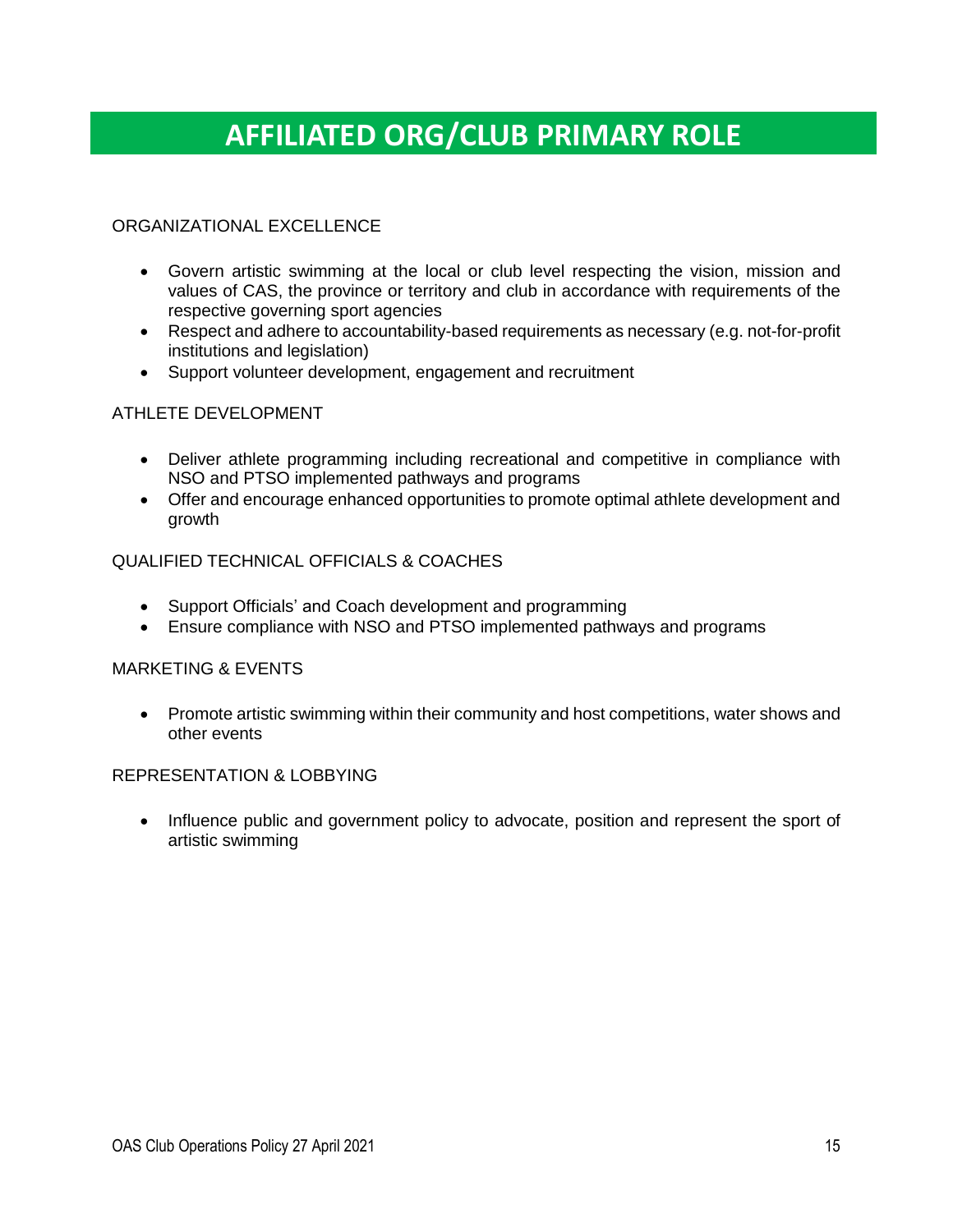# **AFFILIATED ORG/CLUB KEY RESPONSIBILITIES**

#### ORGANIZATIONAL EXCELLENCE

- Ensure the sport is delivered by organizations that plan, evaluate and monitor their operations and programs with identified measures and accountability
- Provide sufficient organizational structure that may include a club board of directors, staff and standing committees to support the work of the association or club
- Consistent with those at the National and Provincial levels, develop, monitor, review, revise and communicate as applicable bylaws, club rules, regulations, policies, and procedures to support the safe, ethical and effective administration of the club
- Apply for and comply with requirements of any funding partners; solicit and service corporate partnerships; undertake fundraising initiatives and take other steps to ensure financial sustainability of the club to enable adequate delivery of programs and events for athletes, coaches, officials and volunteers
- Maintain the club membership using the National database
- Maintain club archival and historical records to preserve the history of the sport
- Club recognition and awards programs, and external nominations
- Support volunteer recruitment, development, engagement, and retention
- Utilize volunteer education programs and materials available from the NSO and PTSO for club Board volunteers

#### ATHLETE DEVELOPMENT

- Deliver the athlete pathways and programs for recreational and competitive artistic swimmers developed Nationally using the long-term athlete development (LTAD) model for the sport
- Assist in and support the identification of talent identified athletes and encouragement of enhanced NSO and PTSO programs

#### QUALIFIED TECHNICAL OFFICIALS & COACHES

- Support standards of professionalism and certification.
- Encourage members to become officials
- Support coaches in professional development opportunities
- Coach recognition
- Official recognition at hosted competitions
- Identify and encourage talented coaches to participate in NSO and PTSO growth opportunities

#### MARKETING & EVENTS

• Utilize standardized, nationally branded resources to support marketing artistic swimming in the province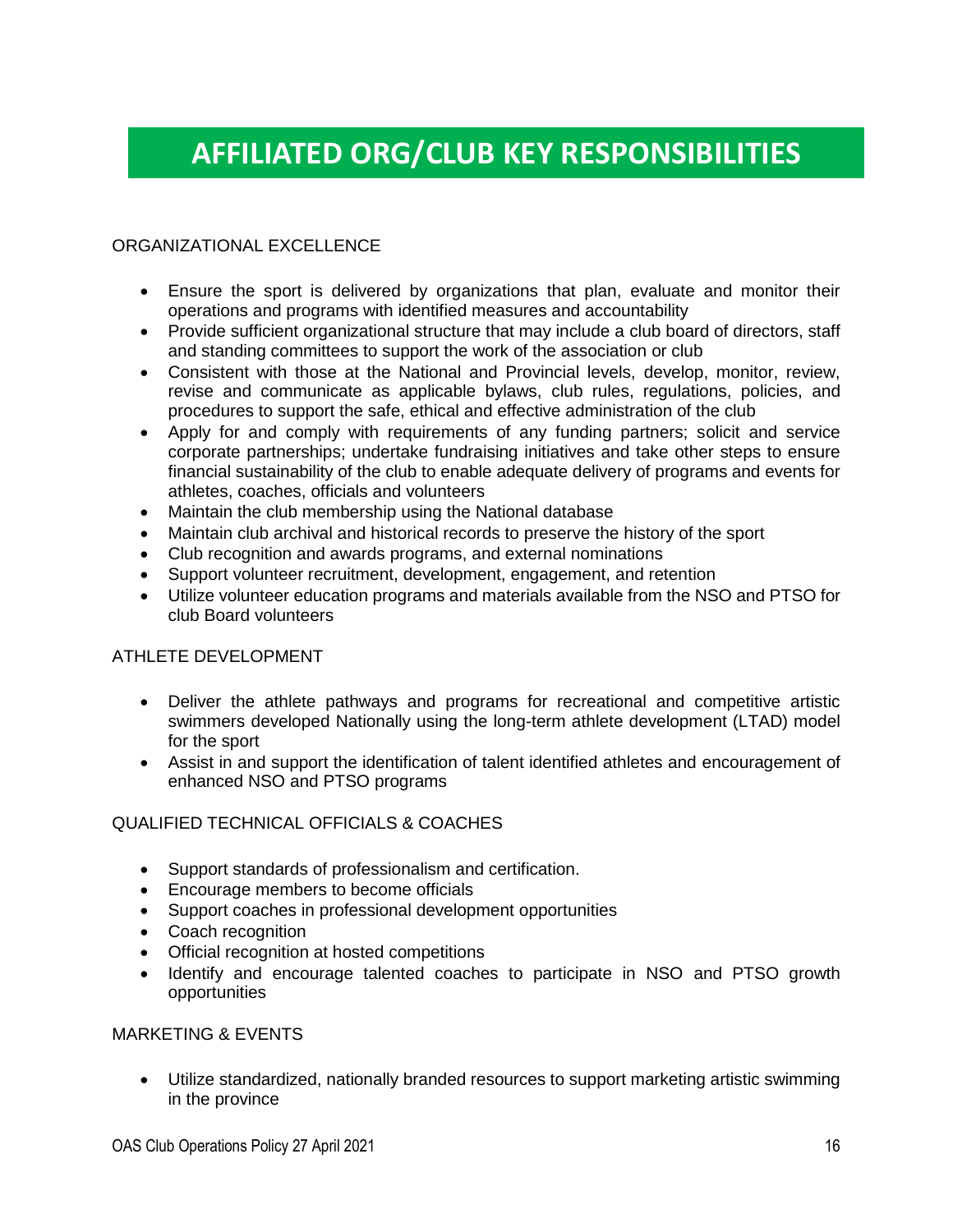- Implement relevant and robust communications to increase brand awareness (media and community relations)
- Host Competitions
	- Partner with PTSO to host provincial, national or invitational events adhering to the standards, protocols, bid processes and competition calendar developed provincially and nationally
- Assist with building the public profile of the sport through events, media opportunities and coverages, web, digital and television broadcast opportunities, and through a comprehensive social media campaign, as feasible

### REPRESENTATION & LOBBYING

- Position and represent the sport of artistic swimming through liaison with respective provincial sport organization (PTSO)
- Influence public and government policy through local liaison with municipal government and their employees and various facilities and funding agencies
- Partner with the NSO, PTSO and other aquatic partners in lobbying for adequate facilities in local communities with standard list of requirements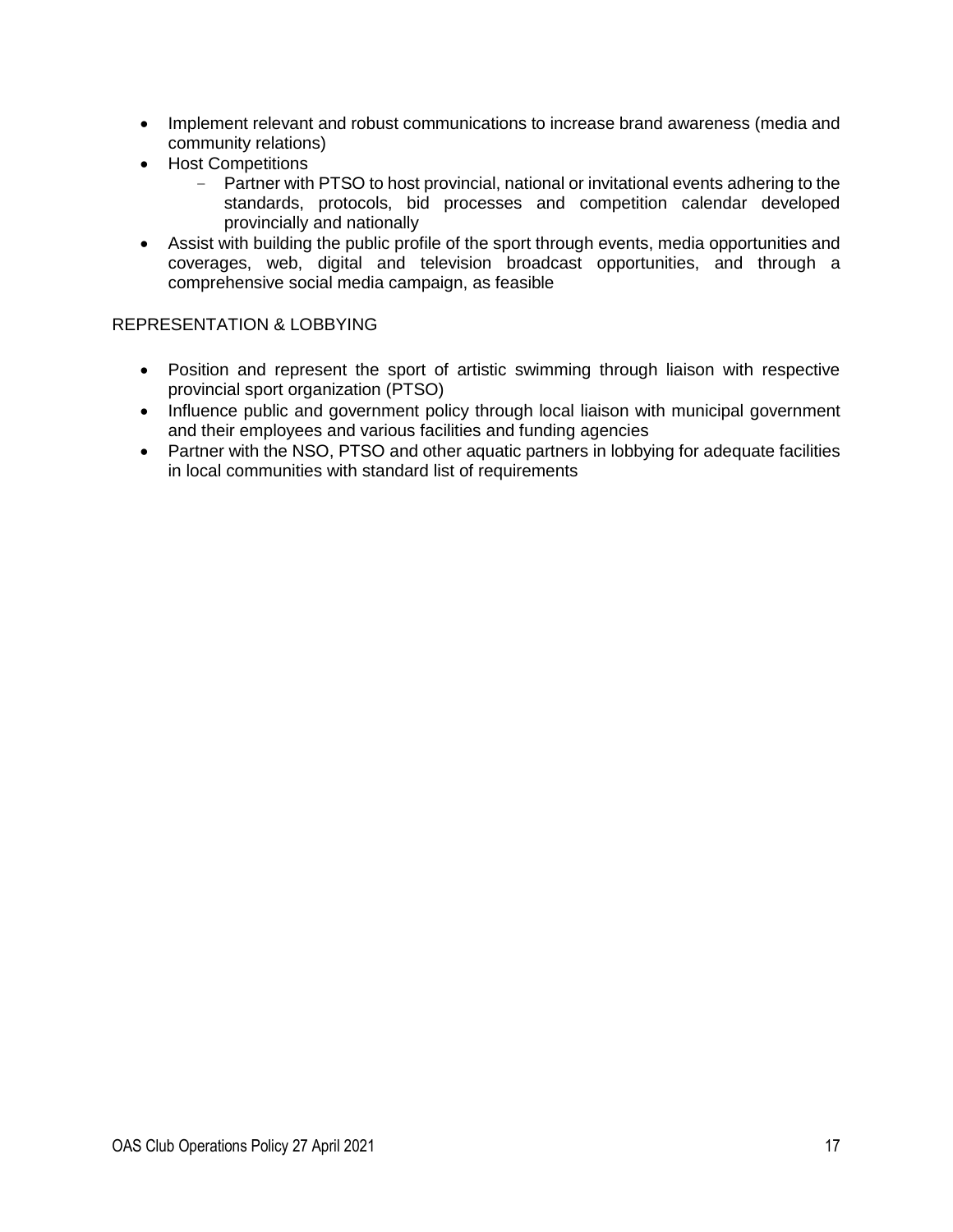Glossary of Terms Used by Canada Artistic Swimming

As of March 2020

Active for Life is a movement within the Sport for Life framework in which Canadians become active for life by developing physical literacy. Along with physical literacy and sport excellence, Active for Life is one of CS4L's three key outcomes. This stage can be entered at any age (after the onset of the growth spurt), beginning with developing physical literacy in infancy, and evolves to being Competitive for Life, Fit for Life or Sport and Physical Activity Leaders through all phases of adulthood.

Athlete Development Matrix (ADM) is a curriculum that needs to be covered in order to be successful in the sport. It describes aspects for the athlete's development in the areas of physical capacities, technical skills, psychological skills and life skills.

Canadian Olympic Committee (COC) is the federal partner designated to represent the Olympic movement in Canada and authorizes and supports Olympic teams and athletes.

CAS means Canada Artistic Swimming, the governing body of artistic swimming in Canada.

Championship Includes Canadian Artistic Swimming Championships (CASC), Canadian Masters Championships, Provincial Championships.

Affiliated Organization (Club) means an organizational member club registered as such with CAS. Clubs may be Recreational or Competitive. Competitive Clubs may have Competitive and Recreational swimmers, but a Recreational Club may not have any Competitive swimmers.

Coach means a certified instructor trained to guide the development of artistic swimmers (usually certified in the National Coaching Certification Program offered by the Coaching Association of Canada)

Coaching Association of Canada (CAC) is the regulatory body overseeing the training and certification of coaches in Canada through several vehicles including the National Coaching Certification Program (NCCP).

Competitive Swimmer means a swimmer who is registered with a Provincial Association or with CAS directly, who is a registrant of CAS, and competes.

Event means a portion of the meet for which awards are presented. Thus, "Junior FINA Duet" is an event "AG 13 - 15 Solo" is an event.

FINA means Fédération Internationale de Natation. This is the sport's international governing body.

Gold Medal Profile (GMP) defines the skills and abilities required to stand on the top of the Olympic podium.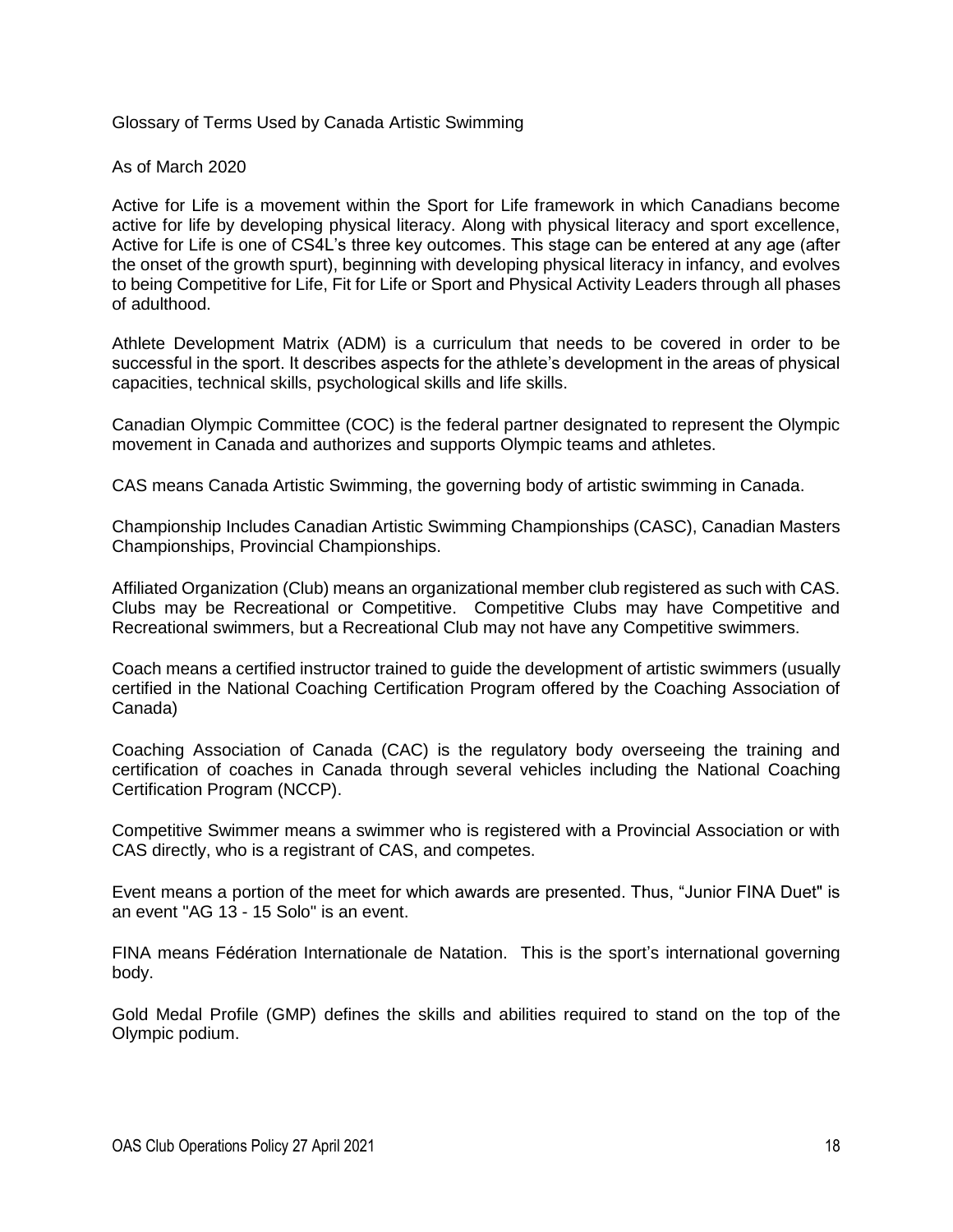International Competition means a Competition held under the jurisdiction of FINA or UANA, inside or outside of Canada.

Judge means an individual appointed to evaluate the performance and assign marks according to the criteria laid out in the rules. The NOC assigns judges for the Qualifier, CASC, and Canada Games. The Provincial Association assigns judges for Provincial and other Inter-provincial meets.

Long-Term Athlete Development is a multi-stage training, competition and recovery pathway guiding an individual's experience in sport and physical activity from infancy through all phases of adulthood. LTAD is athlete centered, coach driven and administration, sport science and sponsor supported. Sequential stages in the LTAD pathway provide developmentally appropriate programs for all ages to increase participation and optimize performance. Key to LTAD is a holistic approach that considers mental, cognitive and emotional development in addition to physical development, so each athlete develops as a complete person. Based on CS4L principles, LTAD, in a sport-specific context, promotes system alignment and integration between sport club, provincial/territorial and national sport organization

The seven stages of LTAD include:

- 1. Active Start
- 2. FUNdamentals
- 3. Learn to Train
- 4. Train to Train
- 5. Train to Compete
- 6. Train to Win
- 7. Active for Life

Meet means the entire competition for a particular age group, including all the routines and figure events.

Meet Manager means an individual appointed by the host provincial association to handle all the meet arrangements prior to the meet and to assist the Chief Referee of the meet in the efficient conduct of the meet.

National Sport Organization (NSO) means the body recognized by FINA, UANA, Sport Canada, the COC and OTP as responsible for artistic swimming in Canada.

Own the Podium (OTP) is a federal funding partner who determines Sport Canada high performance grant amounts for NSOs based on specific performance criteria and Olympic results.

Pathway refers to a series of defined steps in a development program designed for participants in the sport leading from entry level to proficiency.

Provincial Territorial Sport Association (PTSO) means any one of Alberta Artistic Swimming, British Columbia Artistic Swimming, New Brunswick Artistic Swimming, Nova Scotia Artistic Swimming, Synchro Prince Edward Island, Natation Artistique Québec, Ontario Artistic Swimming, Saskatchewan Artistic Swimming, Manitoba Artistic Swimming, Newfoundland-Labrador Artistic Swimming and Synchro Yukon, or any of their successors and assignees responsible for artistic swimming in the applicable Province or Territory.